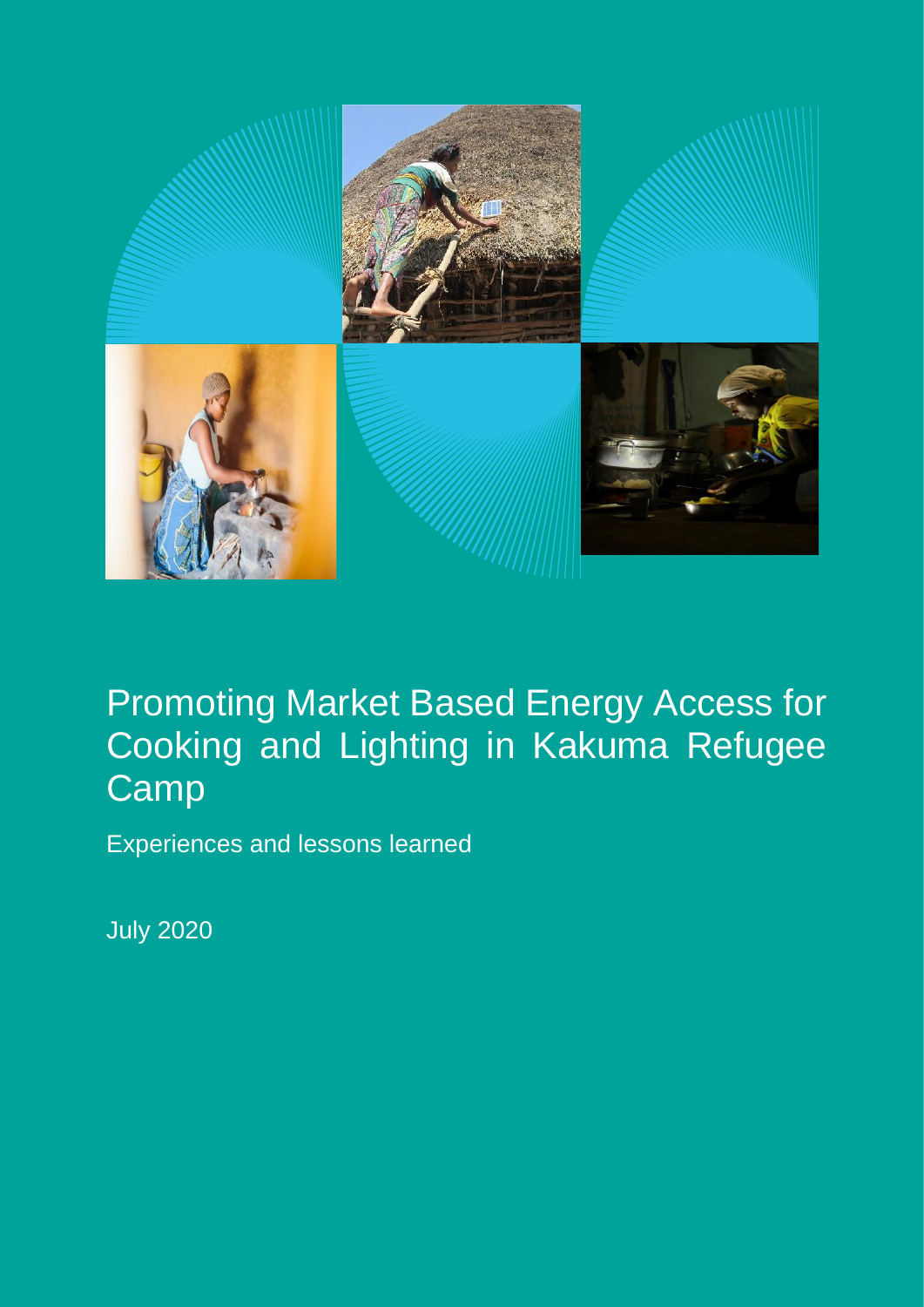# Content

| 1. |  |
|----|--|
|    |  |
|    |  |
| 2. |  |
|    |  |
|    |  |
| 3. |  |
|    |  |
|    |  |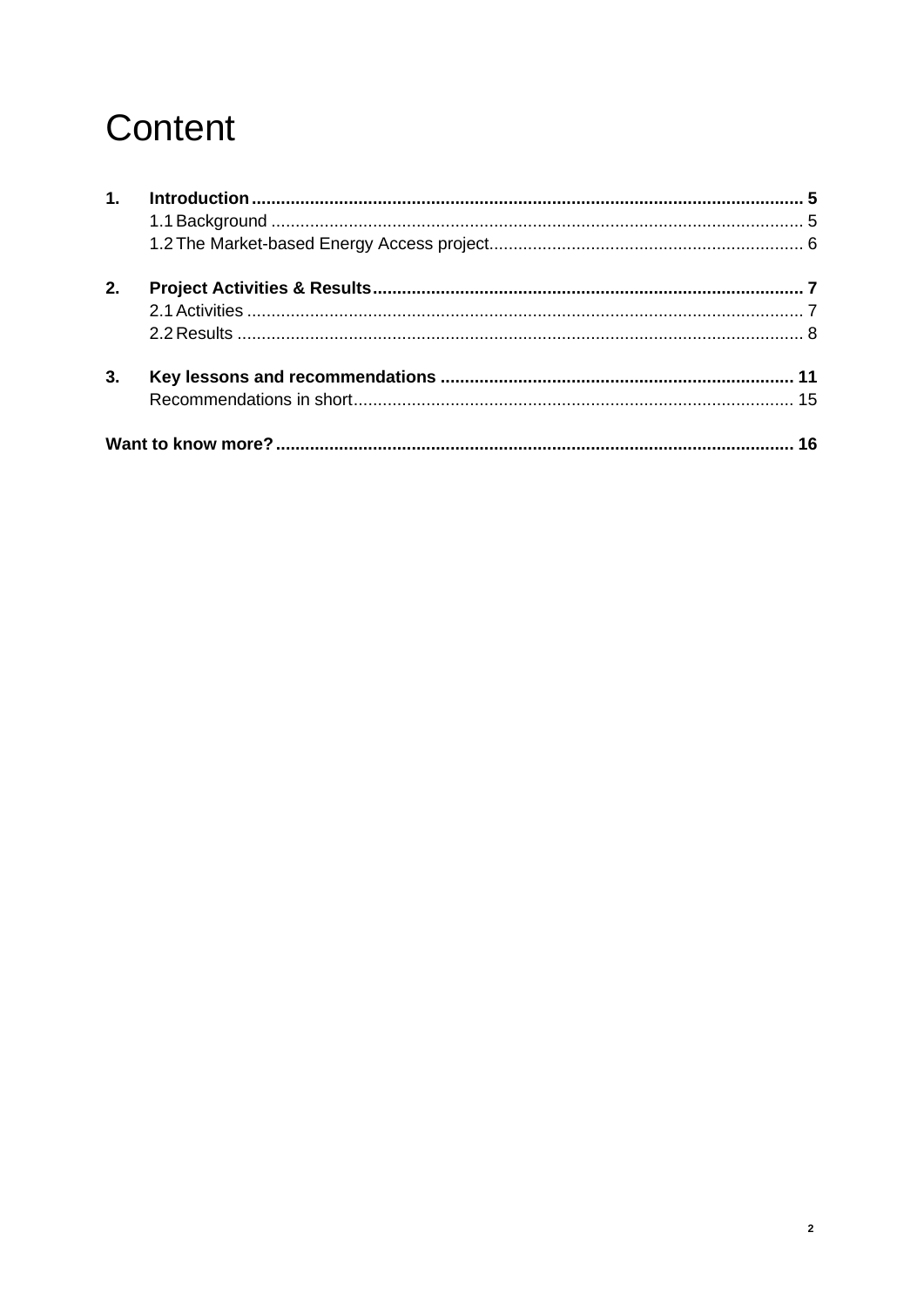## **Exhibits**

## **List of Tables**

|--|

## **List of Figures**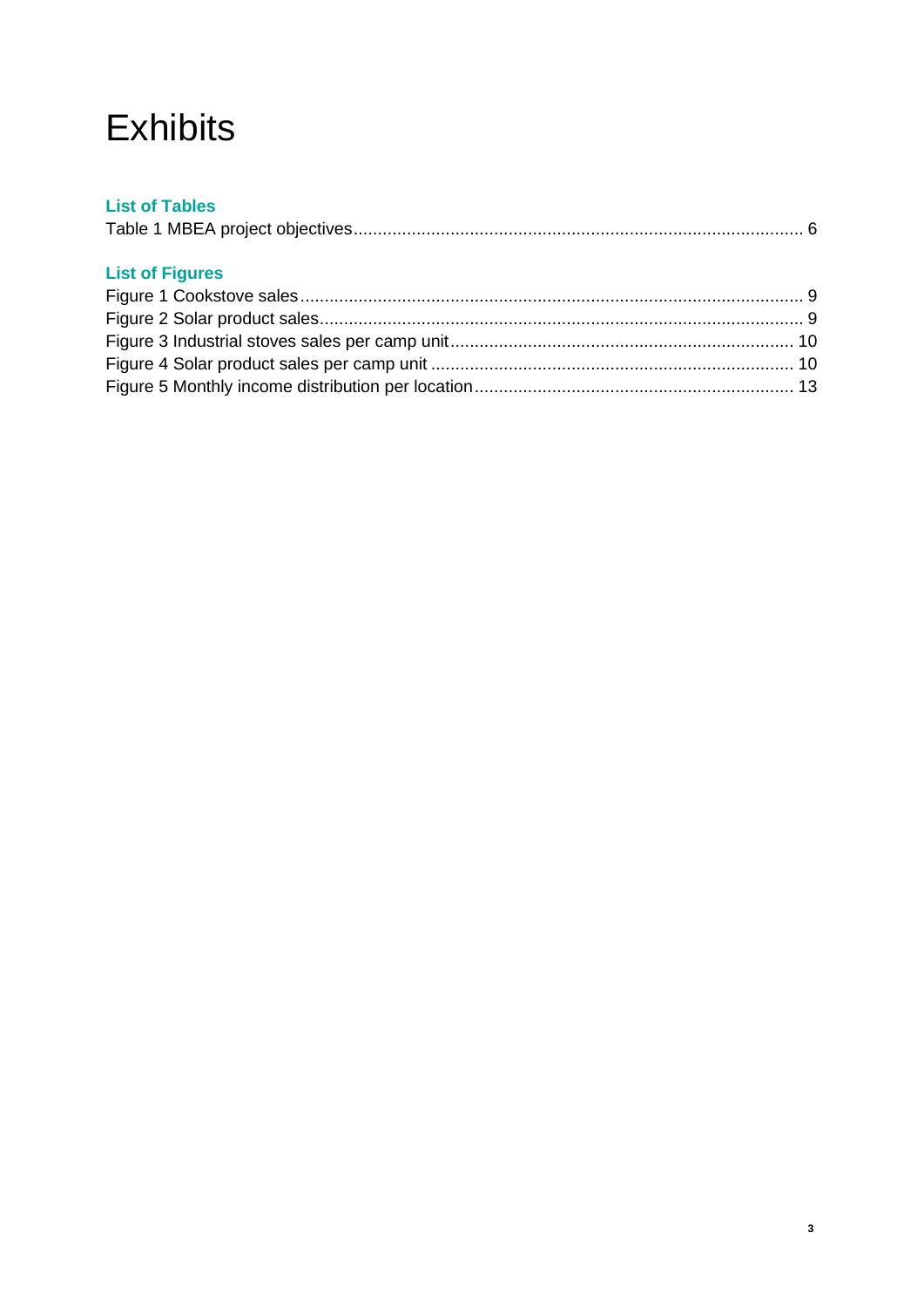## **Promoting Market Based Energy Access for Cooking and Lighting in Kakuma Refugee Camp: Experiences and Lessons Learned.**

**Published by: Contact Photos: Deutsche Gesellschaft für** Energising Development © SNV and EnDev **Internationale Zusammenarbeit (GIZ) GmbH** Registered offices Bonn and Eschborn, E [endev@giz.de](mailto:endev@giz.de) Germany **I** [www.endev.info](http://www.endev.info/)

Dag-Hammarskjöld-Weg 1-5 65760 Eschborn, Germany

E [info@giz.de](mailto:info@giz.de)

I [www.giz.de](http://www.giz.de/)

#### **SNV Netherlands Development Organisation**  Parkstraat 83 2514 JG The Hague

The Netherlands

E [snvendev@snv.org](mailto:snvendev@snv.org) I [www.snv.org](http://www.snv.org/) 

**Author:** Karlijn Groen, SNV

**Publication date:** July 2020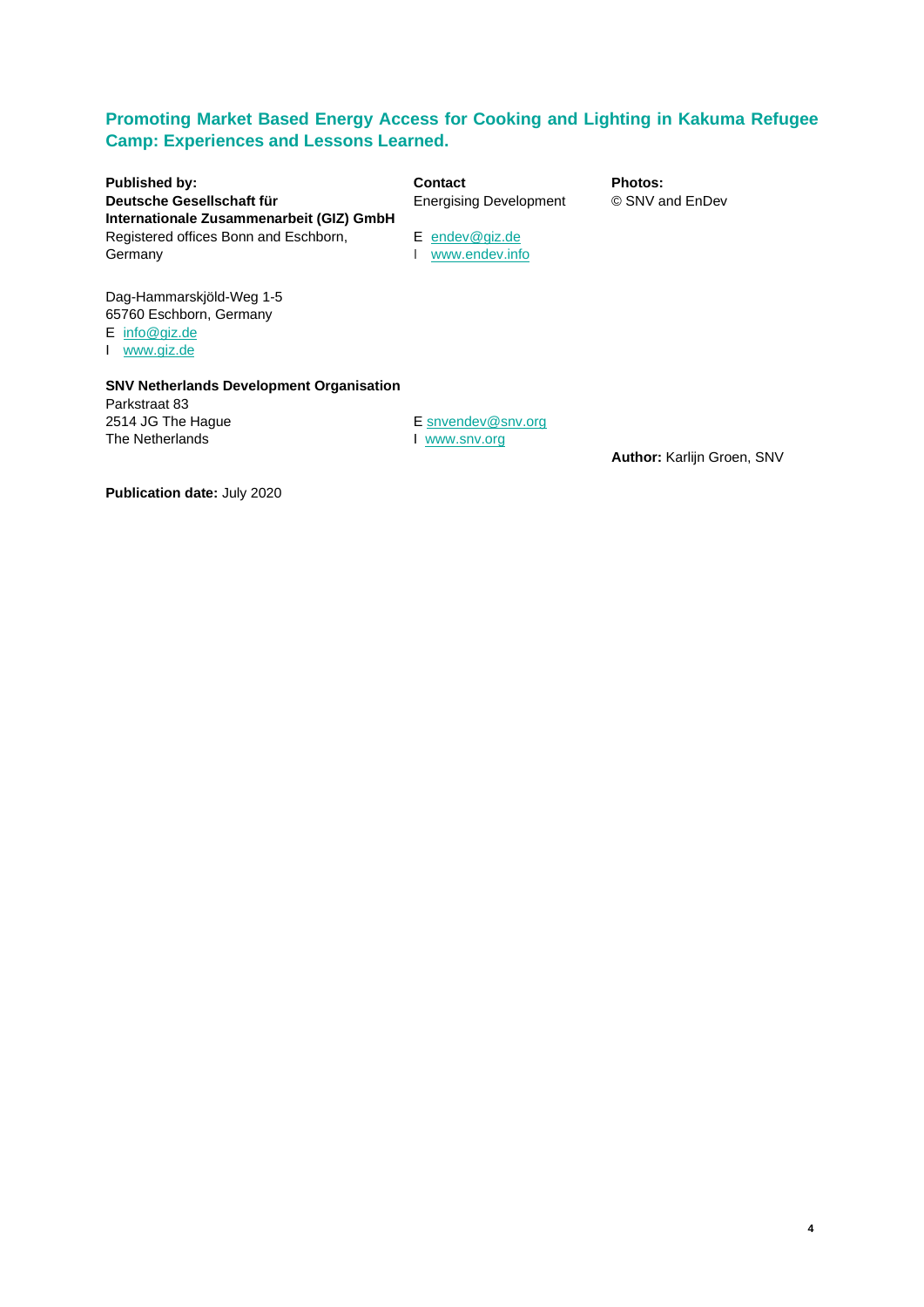# <span id="page-4-0"></span>1. Introduction

This publication presents the results and key lessons learned from the Market-based Energy Access (MBEA) project in Kakuma Refugee Camp and Kalobeyei Integrated Settlement that ran from October 2017 to September 2019. The project was designed under the Energising Development (EnDev) programme and implemented by SNV Kenya. The project promoted supply, distribution and use of clean cooking and solar-powered solutions through a marketbased approach while also driving systemic change through partnerships. By engaging private sector partners, SNV supported the development of local distribution channels through technical assistance and financial support and contributed more broadly to market development through awareness-raising campaigns.

## <span id="page-4-1"></span>**1.1 Background**

Kenya hosts over 477,000 refugees, of which 191,500 live in Kakuma refugee camp and Kalobeyei Integrated Settlement in Turkana County, Northern Kenya. The host community in Kakuma is estimated at 60,000 inhabitants. Neither the refugees, nor the host community have access to energy from the national grid. Most people rely on cooking and lighting solutions which are typically characterised as expensive and inefficient with adverse effects on health and the environment:

- *A basic allocation of firewood is provided for free to refugees and supplemented by purchases or gathering:* every two months, the local NGO LOKADO supported by UNHCR distributes 10 kg/person of free firewood rations to people in the camp. The rations cover only one-third of households' fuel requirements. Most households therefore purchase additional firewood from the host community for an average of \$5 per month, accounting for almost 20% of the median monthly income<sup>1</sup>. Firewood collection has led to substantial environmental degradation within the surroundings of the camp over the years.<sup>2</sup>
- *Basic cooking approaches prevail.* The three-stone open fire (TSOF) and locally produced Maendeleo stove, which is distributed for free by UNHCR to new refugees arriving in the camp, are the dominant approaches used for cooking. Basic charcoal stoves are also increasingly used. Industrially manufactured stoves are present in the camp and sold in Kakuma town, but uptake remains limited and use of TSOF and basic wood and charcoal stoves prevails.
- *Reliance on basic, unsafe and costly lighting solutions***.** Many people in the camp use basic lighting solutions such as open fires, dry-cell torches or kerosene lamps. Small-scale petrol and diesel generators operated by individual entrepreneurs who charge high-monthly fixed fees also provide lighting and basic electricity services. Prior to the start of the MBEA project, solar products were either received as donations or, if purchased from the open market, often had quality issues and lacked warranties.

<sup>1</sup> Moving Energy Initiative, 2018. Prices, Products and Priorities. Meeting Refugees' Energy Needs in Burkina Faso and Kenya. Retrieved from [https://www.chathamhouse.org/sites/default/files/publications/research/2018-01-30](https://www.chathamhouse.org/sites/default/files/publications/research/2018-01-30-meeting-refugees-energy-needs-burkina-faso-kenya-mei-corbyn-vianello-final.pdf) [meeting-refugees-energy-needs-burkina-faso-kenya-mei-corbyn-vianello-final.pdf](https://www.chathamhouse.org/sites/default/files/publications/research/2018-01-30-meeting-refugees-energy-needs-burkina-faso-kenya-mei-corbyn-vianello-final.pdf) .

<sup>&</sup>lt;sup>2</sup> LOKADO's collection radius for firewood spans 100km around Kakuma camp. Soil erosion from deforestation is only contained by the rapid spread of the invasive prosopis juliflora/mathenge plant which was introduced in the area in the 1980s.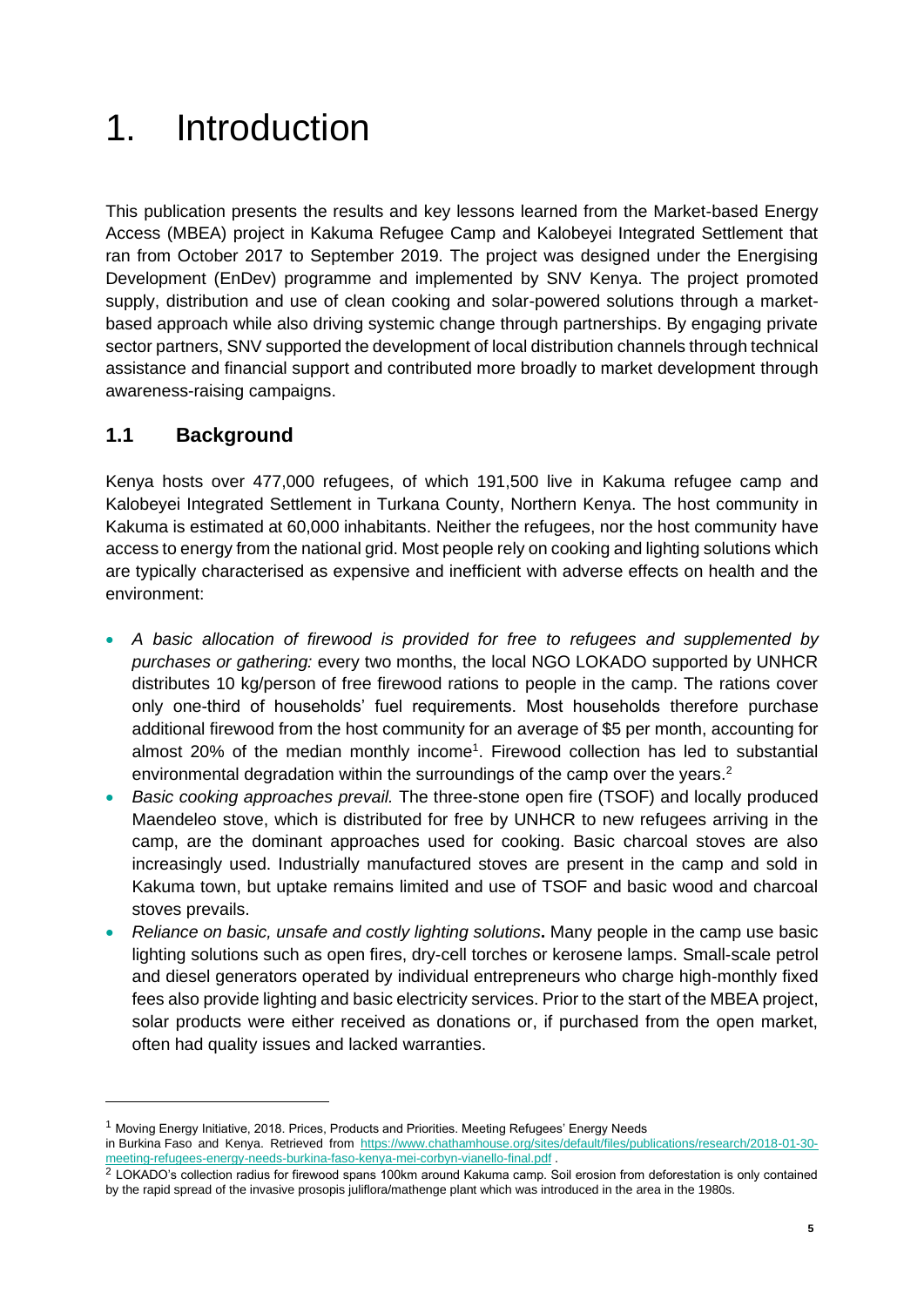Market spaces exist and the local economy is active. However, a donation-based approach to meeting refugees' energy needs was preventing market development for energy access products and private sector investment in sales and distribution channels. Indeed, Kakuma refugee camp has an active market economy with over 2,500 registered businesses and acts as a local trading hub<sup>3</sup>, and Kalobeyei Integrated Settlement also includes a number of markets<sup>4</sup>.

## <span id="page-5-0"></span>**1.2 The Market-based Energy Access project**

The MBEA project was designed to drive a paradigm shift from the humanitarian, donationbased approach of meeting refugees' energy needs towards a greater focus on private sector delivery. In collaboration with UNHCR, the project set out to provide clean, safe and affordable cooking and lighting solutions to refugees and the host community through market development.

Population density, market size and economic activity in the camp showed sufficient potential to create demand and supply for stoves, fuels and solar lighting products. The goal of the project was to build a value chain for energy products while involving a variety of stakeholders including the refugee community, private sector companies, humanitarian agencies and local public and private stakeholders.

Specific project objectives (Table 1) focused on awareness creation and diversification of available, higher quality energy solutions.

| <b>Activity area</b> | <b>Specific objectives</b>                                                                                                                                                                                                                                                                                 | <b>Targets</b>                                                                          |
|----------------------|------------------------------------------------------------------------------------------------------------------------------------------------------------------------------------------------------------------------------------------------------------------------------------------------------------|-----------------------------------------------------------------------------------------|
| <b>Stoves</b>        | Awareness creation for improved<br>$\bullet$<br>cookstoves<br>Development and construction of a stove<br>$\bullet$<br>production unit in the refugee camp<br>Greater variety of affordable stoves<br>$\bullet$<br>within the refugee and host community<br>Increased sales of improved stoves<br>$\bullet$ | 550 industrial cookstoves<br>sales<br>2,750 locally made<br>improved cookstove<br>sales |
| <b>Fuels</b>         | Broader range of alternative fuels, e.g.<br>٠<br>ethanol and briquettes                                                                                                                                                                                                                                    | 3 new fuel types                                                                        |
| <b>Solar</b>         | Enhanced last mile distribution of solar<br>$\bullet$<br>products<br>Increased awareness of quality solar<br>$\bullet$<br>products                                                                                                                                                                         | 7,700 lanterns and SHS<br>sales                                                         |

## **Table 1 MBEA project objectives**

 $3$  IFC, 2018. Kakuma as a Marketplace. Retrieved from

<http://documents.worldbank.org/curated/en/482761525339883916/pdf/125918-WP-Kakuma-as-a-Marketplace-PUBLIC.pdf>

<sup>&</sup>lt;sup>4</sup> Kalobeyei Integrated Settlement was specifically designed as an alternative to a refugee camp, promoting integration and the self-reliance of refugees and host communities.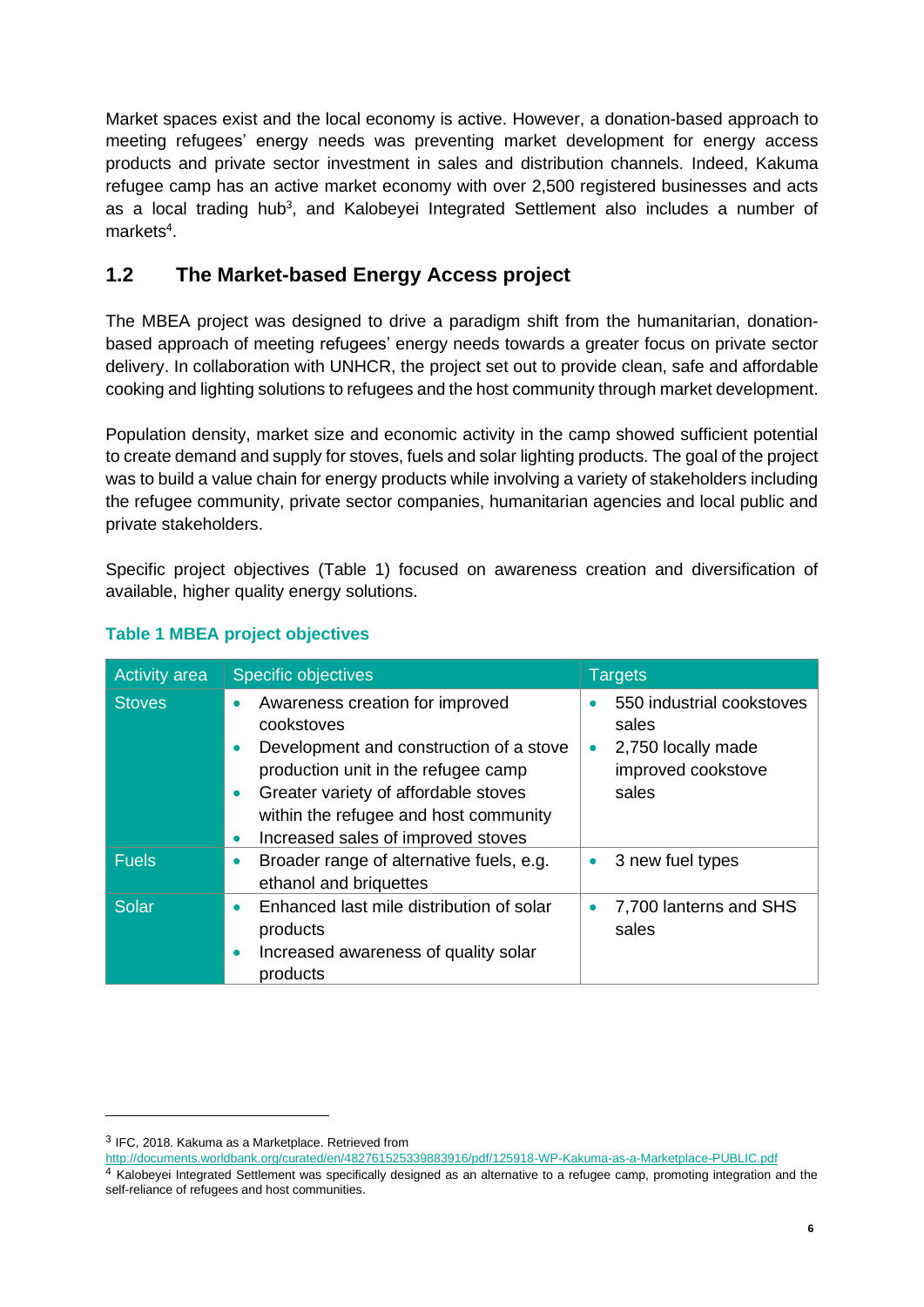## <span id="page-6-0"></span>2. Project Activities & Results

The MBEA project was designed and planned in coordination with UNHCR and in consultation with humanitarian agencies, local organisations, and refugee community leaders. The project is coordinated from SNV's Kakuma office with a team of Local Capacity Builders from the host community and incentive workers from the refugee camp to support day-to-day operations of the project.

## <span id="page-6-1"></span>**2.1 Activities**

The project activities were primarily aimed at addressing market entry barriers for solar and clean cookstove companies. Market barriers were identified in consultation with private sector players and included a) poor supply and distribution infrastructure, including lack of local sales agents, leading to high delivery costs; b) low product awareness in the camp; c) limited purchasing power among refugees and lack of prepayment plans; and d) low per capita energy consumption.

### **Setting up operations of cookstove and solar companies**

Key activities focused on working with private sector companies to create supply chains and an enhanced last-mile distribution network for clean energy products. The project recruited solar and clean cooking companies willing to set up operations in Kakuma and provided support depending on company-specific needs. Through financing activities, the project mobilised companies to invest and allocate resources to set up successful operations in the camp.

Specific activities included market activation events (i.e. product demonstrations and roadshows), and development of marketing materials (i.e. radio advertisements, promo videos and banners). In terms of setting up of last-mile distribution channels, linkages with local traders were set up and Last Mile Entrepreneurs (LMEs) from the camp and host community were trained to market the products in the camp, helping the companies to reduce complexity and time of setting up local operations and sales channels within the camp.

In addition, efforts focused on introducing alternative cooking fuels into the camp. Cookstove companies offering alternative fuels such as bioethanol, pellets and briquettes were supported through co-financing of activities, and fuel traders received entrepreneur training to sell alternative fuels. The project also intended to train people on briquettes production from human waste, but this was not realised due to unavailability of a quality trainer and low acceptance of the product, leading to low interest in the venture.

### **Awareness raising and community sensitisation**

The project focused strongly on creating awareness across camps on the disadvantages of traditional energy products and the benefits of investing in safe and reliable alternatives. One of the main challenges at the start of the project was the aid-dependence of refugees due to the free supply of firewood, cookstoves as well as other energy products. As a consequence, a lack of understanding of quality standards for clean energy products and low willingness to invest dominated among the target communities. General awareness-raising activities complemented the company-specific market activations through community training, roadshows, product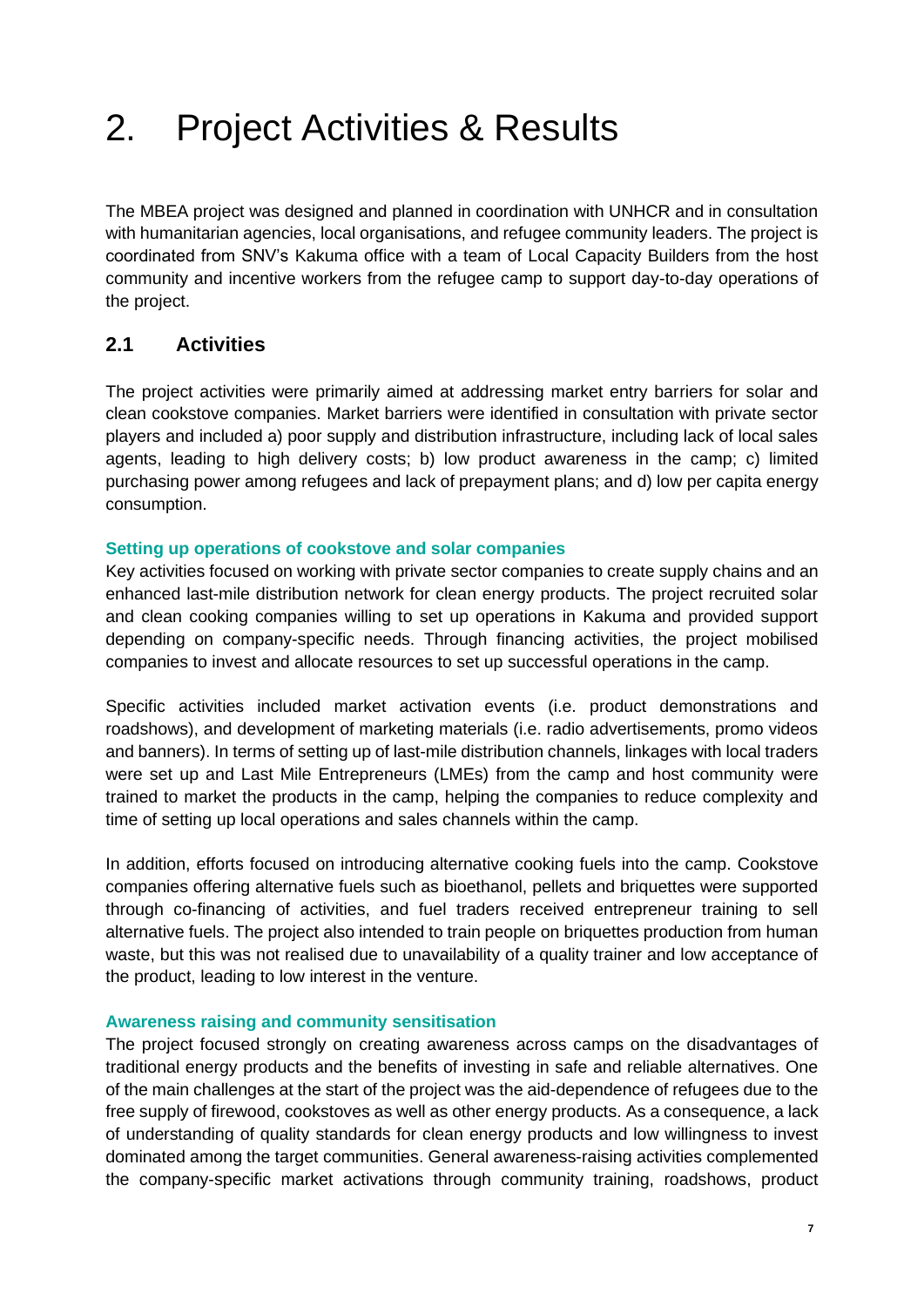demonstrations, radio talk shows, and sensitisation meetings with community leaders. The project developed context-specific marketing and training materials which included videos on clean cooking and lighting products in Swahili language which were utilised during the events.

## **Establishment of Stove Production Unit**

A large group of refugees and host community members cannot afford industrially manufactured stoves and continues to rely on traditional or artisanal cooking approaches. To increase the availability of high quality and affordable artisanal charcoal and wood stoves, a Stove Production Unit (SPU) was established by the project team in Kakuma refugee camp in the end of 2018. 65 artisans, including both refugees and host community members, were trained on liner production and the fabrication of five types of cookstoves in the SPU.

The stoves were specifically introduced to provide a locally produced, higher quality and more affordable alternative to the Kenya Ceramic Jiko (KCJ) and Kenya Uhai stoves imported from Nairobi and Kisumu. The designs included three KCJ stove types in different sizes and two multi-purpose stove types. To commercialise the SPU after it was established, SNV tendered the opportunity for a private sector company to run and manage the SPU facility. Sunken Limited expressed interest and formally took over the management of the SPU in 2019.

## <span id="page-7-0"></span>**2.2 Results**

The activities supported under the project lowered the barriers for companies to move into the camp and enter the market by mitigating part of the extra costs and risks associated with entering remote and challenging markets. Several solar companies set up operations in the camp with support from MBEA, including Raj Ushanga House (Azuri distributor), Greenlight Planet, Pawame, Sollatek and Sunken.

In total, the beneficiary companies sold 2,556 solar lanterns and 4,322 Solar Home Systems (SHS) to the host and refugee community throughout the project's duration. The sales target achievement is 84%. The main reason for underachievement was a relatively slow uptake, initial lack of product availability and limited spending power among refugees. Prices varied greatly from KSh550 for a solar lantern to approx. KSh60,000 for a SHS package including TV. Upfront and pay-as-you-go payment methods were available, using both cash and mobile money (MPESA/Airtel money) as payment modes.

The cookstove companies supported within the project included Global Supply Solutions (GSS), Ikobriq, Sustainable Community Development Services (SCODE), Sunken, Rural Development Solutions (RUDESO), Nyalore Impact and Sanivation. Together they sold 2,005 industrial stoves and 277 locally made stoves (produced in the SPU). The number of industrial stoves sold overachieved the sales target. However, the locally made stoves did not meet their target due to a late start of operations at the SPU.

In addition, the project introduced 3 types of alternative fuels to the camp, including bioethanol, briquettes and pellets. Especially bioethanol-fuelled stoves experienced a positive uptake in the camp. However, bioethanol supply shortages emerged towards the end of the project due to restrictions on transporting liquid fuels. LPG stoves were removed from the list of eligible fuels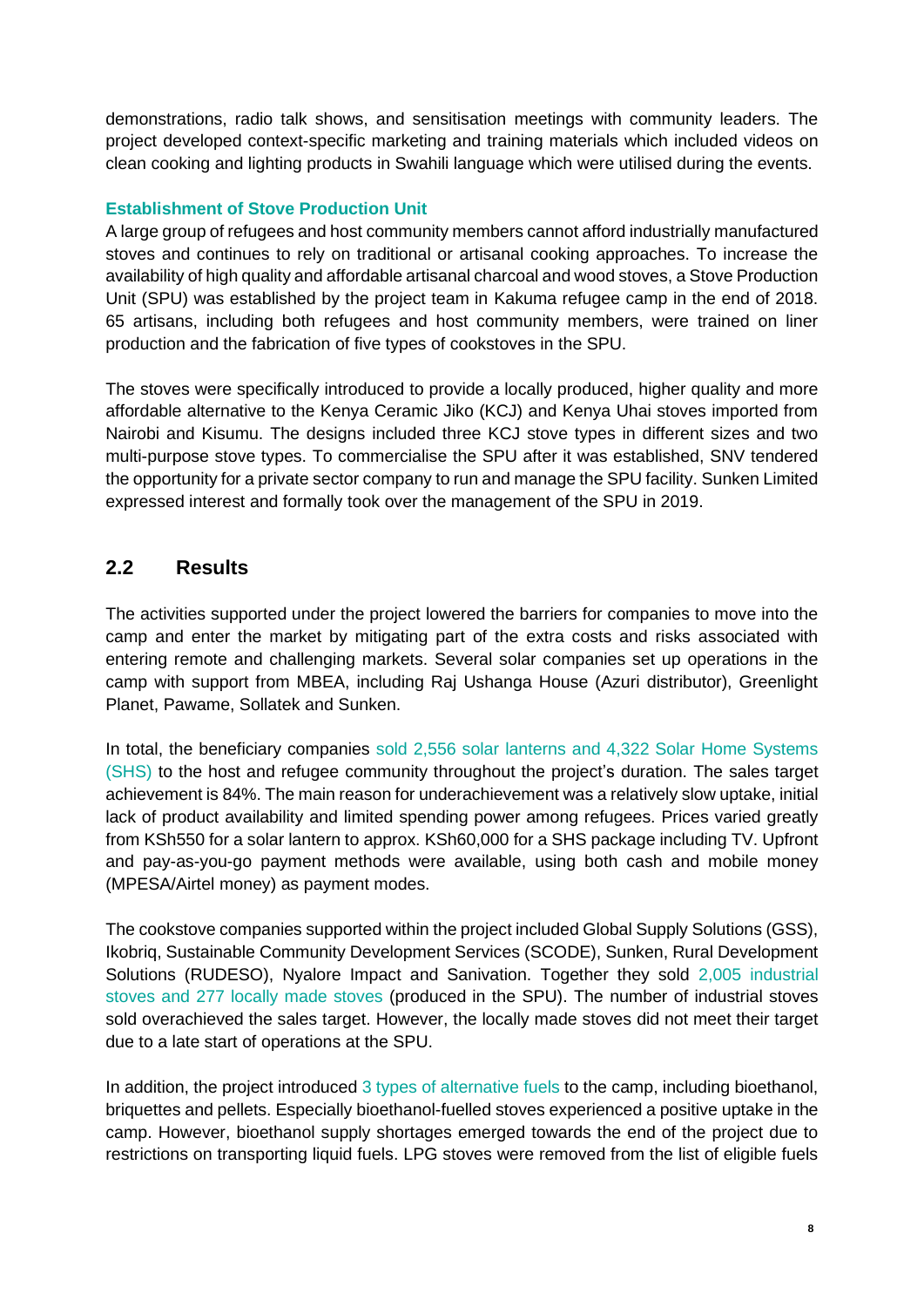under MBEA but nevertheless saw an uptake in the market during the project duration and are still being sold in both Kakuma town and Kakuma camp.

Market development activities included strengthening of distribution channels and awareness raising campaigns. 120 LMEs were trained to sell the clean energy products, strengthening distribution. Marketing and awareness raising campaigns contributed to demand creation for the products. 40 radio spots were aired, 3 videos developed, 2 main events and 108 mini market activations events organised.

The period 2017-2019 showed a rapid increase in the adoption of clean energy products across both the refugee and host community (Figure 1 and Figure 2), with a comparatively higher uptake of products among the host community. Cookstoves sales were boosted by high interest in bioethanol stoves, especially in the host community with higher disposable incomes; however, fuel supply challenges meant that demand dropped in 2019. Uptake of lighting solutions was also stronger among the host community (60% of sales), but sales among refugees show steady demand across both years.





Most sales in the refugee community were made in Kakuma subcamp 1 (Figure 3 and Figure 4). Kakuma 1 is the oldest camp among the four sub-camps and nearly half of businesses are based here (45%)<sup>5</sup>, hence the concentration of sales in this sub-camp.

<sup>&</sup>lt;sup>5</sup> IFC, 2018. Kakuma as a Marketplace. Retrieved from <http://documents.worldbank.org/curated/en/482761525339883916/pdf/125918-WP-Kakuma-as-a-Marketplace-PUBLIC.pdf>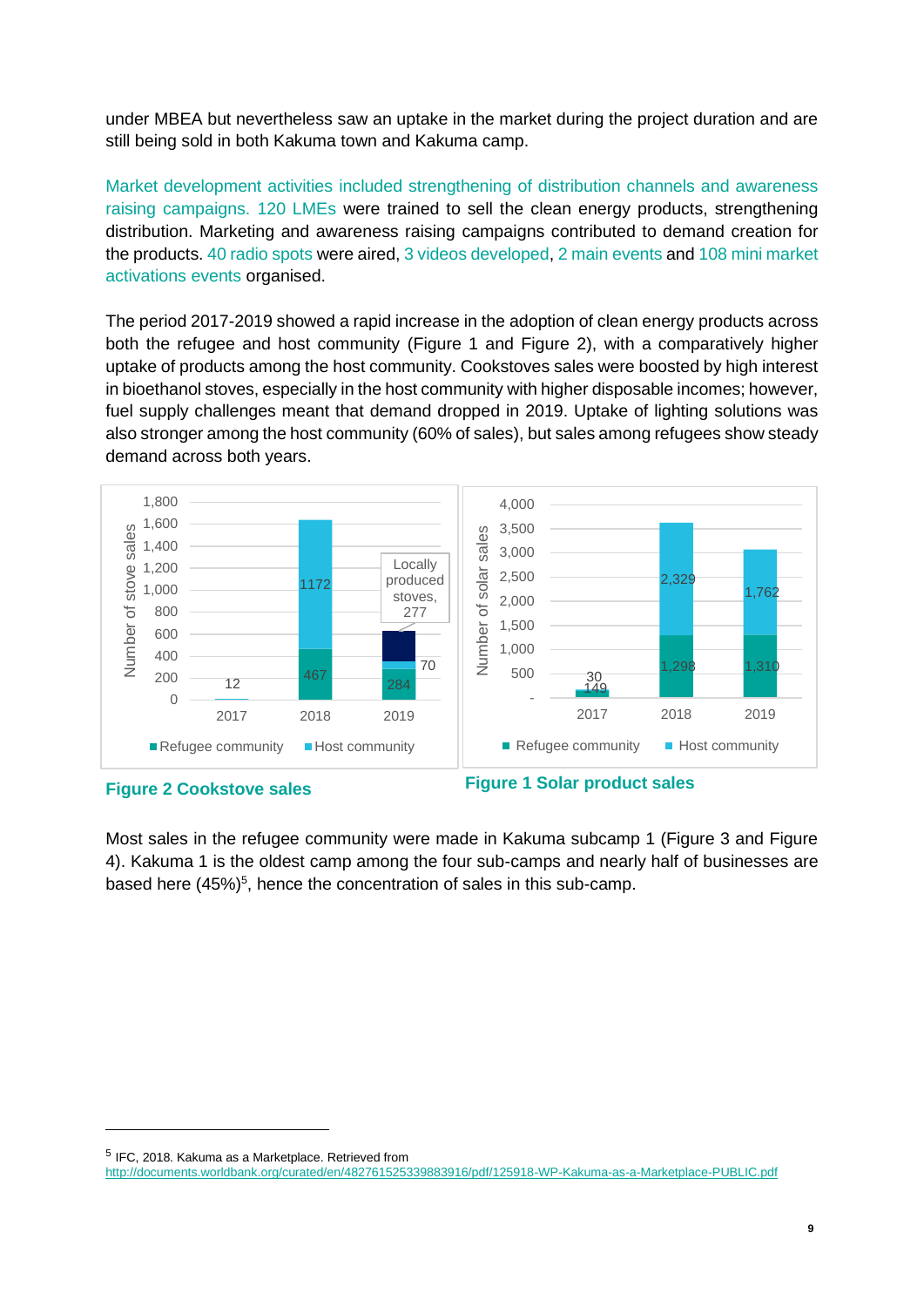



**Figure 3: Industrial stoves sales per camp Figure 4 Solar product sales per camp unit unit**

Based on the sales figures achieved under the first phase of the project, the MBEA approach appears to be more effective in promoting lighting solutions and higher quality cookstoves. The higher uptake of energy access products among host community households shows the importance of higher disposable income and ability to pay among the target market in driving uptake. Nevertheless, the steady uptake for lighting solutions among refugees demonstrates a willingness to pay even among lower-income households.

The lower end cookstoves market is served by the free stoves provided to new arrivals in the camps and has otherwise been supplemented through past projects undertaken by UNCHR and partner agencies. The SPU and individual businesses selling artisanal stoves located within the refugee camps and host community also continue to serve this market segment.<sup>6</sup>

<sup>6</sup> Sawa Consulting, 2019. End term evaluation MBEA I.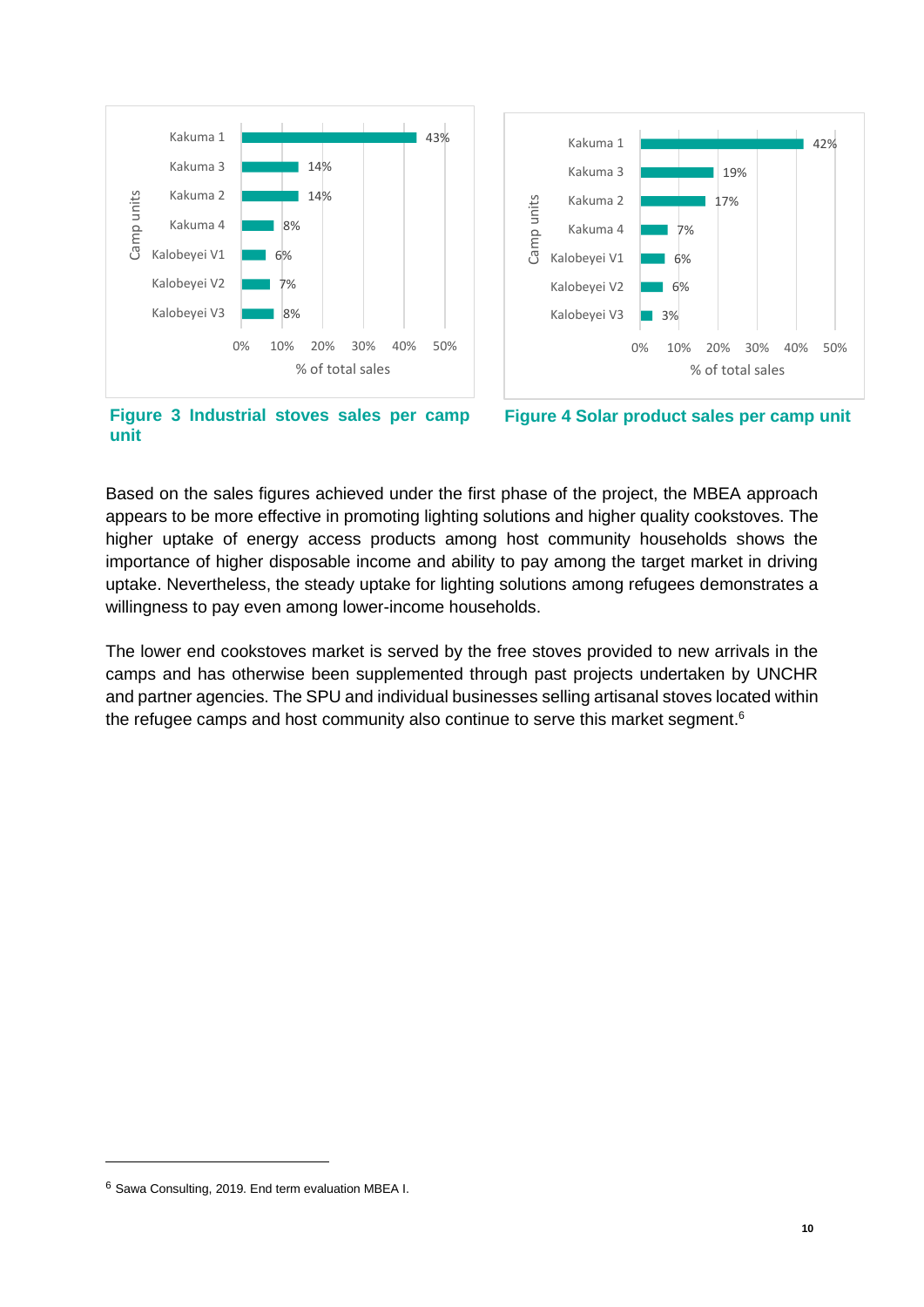## <span id="page-10-0"></span>3. Key lessons and recommendations

The MBEA project has shown promising results in transitioning to market-based models for energy provision in a humanitarian setting. However, challenges remain and learning and recommendations from this project are feeding into the ongoing subsequent interventions, including the MBEA II follow-up phase.

The following lessons and subsequent recommendations were identified:

#### **Stakeholder & private sector involvement**

Multi-stakeholder involvement is key to make the transition to a sustainable market-based energy access model in the camp and host community. All stakeholders must be willing to commit to achieving the transition.

- Close coordination with local government and local stakeholders is key. The firewood and charcoal business is an important source of income for the host community. The economic interests and livelihoods of the host community must be considered when introducing alternative fuels to the camp to ensure buy-in and sustainability. In addition, the host community showed a significant opportunity for sales and should continue to be integrated into the project design and sales strategies for companies.
- Involving refugee community leaders is a key factor in successful market building. Negative experiences with certain types of products or companies can potentially harm the refugee communities' acceptance and lead to market spoilage. To prevent this, regular sensitisation and involvement of community leaders is important.
- Private sector engagement should continue to be stimulated, for companies to commit to a long-term presence in the camp and host community, and broader expansion into the county. Key is to leverage the private companies' capital and expertise in identifying market needs without too much guidance by the project. This includes the recruitment and training of LMEs for local distribution - experience shows that companies working with existing LMEs or small businesses performed better than those using the LMEs selected and trained by the project.
- Coordination between humanitarian agencies and more technical support and alignment in the design of energy interventions will lead to the complementarity of interventions and maximisation of synergies to drive more sustainable technical solutions for businesses and institutions.

### **Awareness raising and behavioural change**

Marketing efforts need to be complemented with awareness raising and sensitisation to increase acceptation and adoption of clean energy products. Within the refugee community, specifically among zonal and block leaders, there was an initial resistance against introducing marketbased models based on the argument that refugees have no capacity to purchase such products. In addition, traditional open-fire cooking practices are deeply rooted in the day-to-day routines of many refugees. Considering different languages and cultural differences and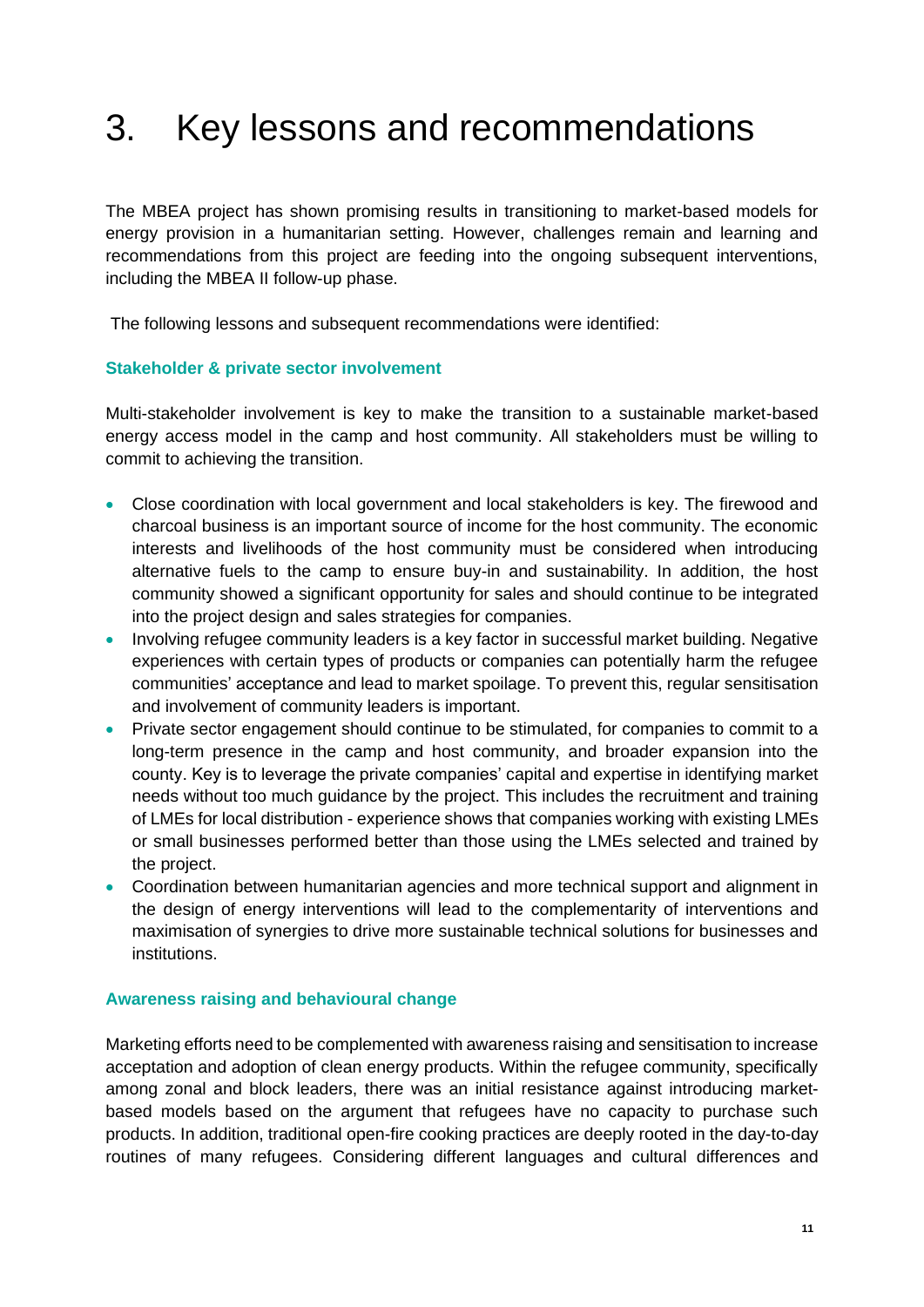sensitivities within the design of the awareness-raising campaigns was essential in delivering the message to the various groups living in the camp.

Awareness creation, educational activities and events were an effective tool to increase acceptance and demand for clean energy products, but their duration was considered too short and implementation too fragmented. However, the private sector companies indicated that for the size of the market, the pricing levels, competing products and the level of awareness ofnew products, the duration of the marketing and awareness campaign was considered too short. To create a meaningful market and stimulate uptake, these activities should be sustained continuously for at least 6-12 months.

In addition, refugees and host community members continue to use firewood. Besides increasing the availability of improved stoves and alternative fuels, more efforts are required to drive deeper behavioural change to realise a transition from open-fire cooking towards using improved cookstoves and/or alternative fuels. Alternative communication channels, such as digital platforms providing bulk messaging to reach refugees and host community should be explored to serve these efforts.

### **Improved cookstoves and alternative fuel supply**

Solar companies were quick to enter the camps and deliver results, while attracting cookstove companies, in particular those that supply stoves with alternative fuels, turned out to be more challenging. So far, the cooking solutions available in the market are mainly wood and charcoalbased stoves; refugees and host community members continue to predominantly use firewood.

Although bioethanol stoves were successfully sold in the camp under the project, the main challenge was continued and steady supply of bioethanol fuel. The project partner who sold bioethanol stoves in the camp was unable to maintain fuel supply to the camp, which has led to customers not being able to use their stoves. This uncertainty of fuel supply negatively impacts the willingness of refugees to move to cleaner fuels and needs to be addressed to prevent market spoilage of future efforts. Going forward, the sustainability of alternative fuel supply needs to be ensured by stove suppliers prior to the start of their marketing activities.

Lastly, the high upfront payment costs for industrially manufactured stoves is a main barrier preventing people in the lower income segment from purchasing new stoves. A solution could be based on paying for stoves in instalments via fuel payments overtime. Further suggestions are provided in the next section on access to finance.

## **Access to finance**

The reported sales figures demonstrate a degree of purchasing power among the refugees and the host community, at least for part of the population. However, at least 16% of both the refugee and host community earn less than KSh1,000 per month<sup>7</sup> [\(Figure](#page-12-0) 5). Those people living in the camp will likely remain dependant on UNHCR support. This needs to be considered in future access to energy initiatives.

<sup>7</sup> Move on Afrika Ltd. 2019. Sales monitoring assessment for MBEA.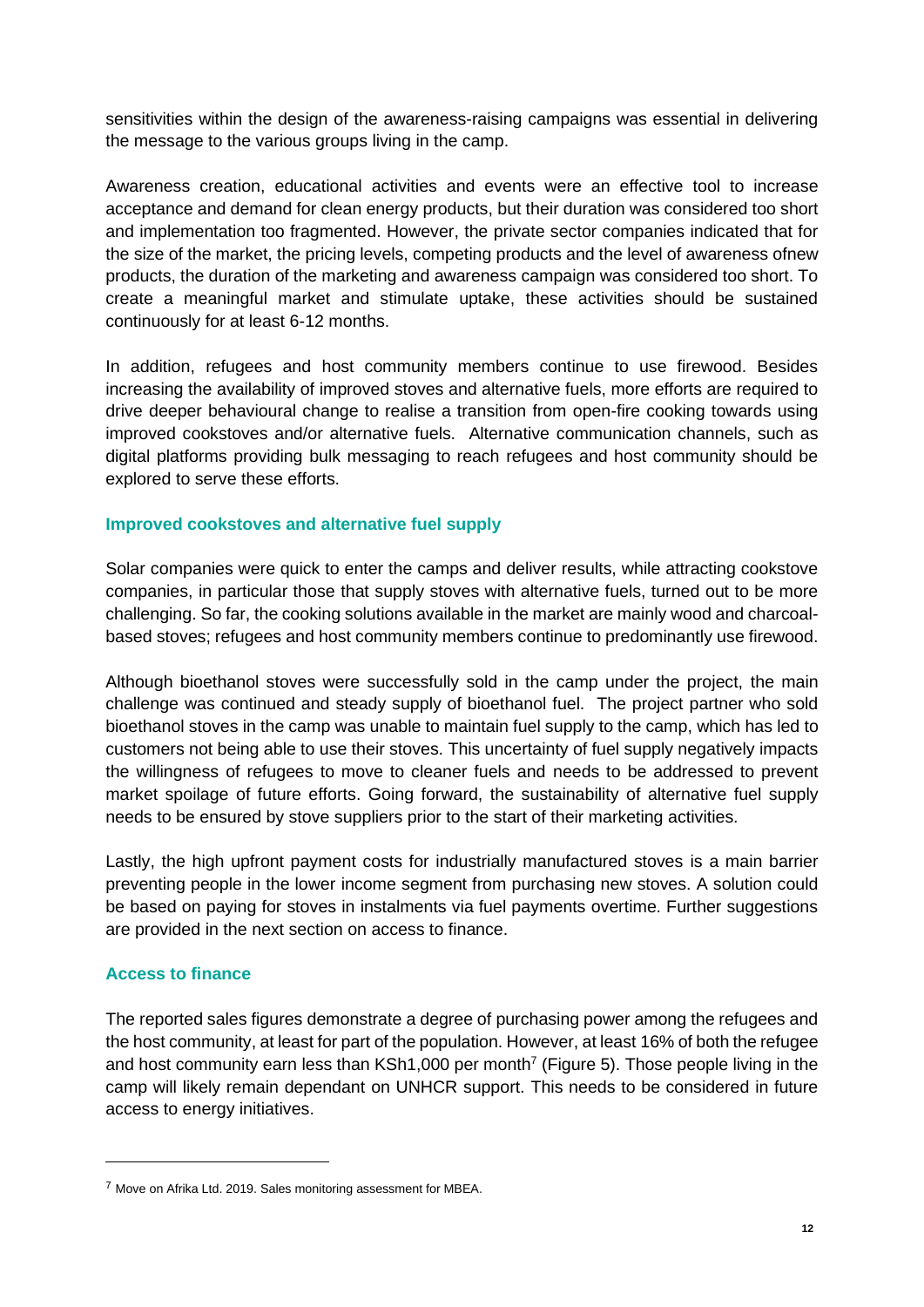

**Figure 5 Monthly income distribution per location**

<span id="page-12-0"></span>A few observations and challenges with regards to payments and access to finance were identified:

- Pay-as-you-go payments for solar products were well accepted by customers due to the relatively high penetration and awareness about Safaricom's mobile money platform (MPESA) in the host community and within the camp. However, a refugee-ID can only subscribe to an MPESA account for a maximum of 3 months. Based on anecdotal evidence from companies, this can make it more difficult for companies to sell their products using mobile money payments. The inability to track customers among refugees also resulted in a high risk of defaulting payments for pay-as-you-go SHS. MPESA registration issues should be addressed to increase the use of pay-as-you-go payment methods.
- Small businesses selling solar products and cookstoves often lack the capital to purchase sufficient stock up-front. This creates a dependence on companies and suppliers to provide favourable payment terms which increases the risk for those companies to operate in the camp. The potential of microfinance institutions to provide credit to end consumers and stock financing to small businesses should be explored and facilitated.
- LMEs are typically paid a commission per sale, so they don't earn if no sale is made. This can lead to a lack of due diligence and/or inadequate provision of information on the product or sales terms to the end customers, leading to insufficiently informed customers and defaults. Continuous training should be provided to LMEs to improve their interaction with customers, and commission-based engagements should be reviewed. Additional or alternative incentives might motivate LMEs to apply more due diligence and improved information sharing to end consumers.
- The lack of purchasing power among refugee households remains a barrier for people with low income levels to access clean energy products. Targeted interventions could increase the uptake of solar and stoves within this group:
	- A longer duration of payment terms leading to smaller monthly repayment rates can make a product more accessible to those with inconsistent sources of income.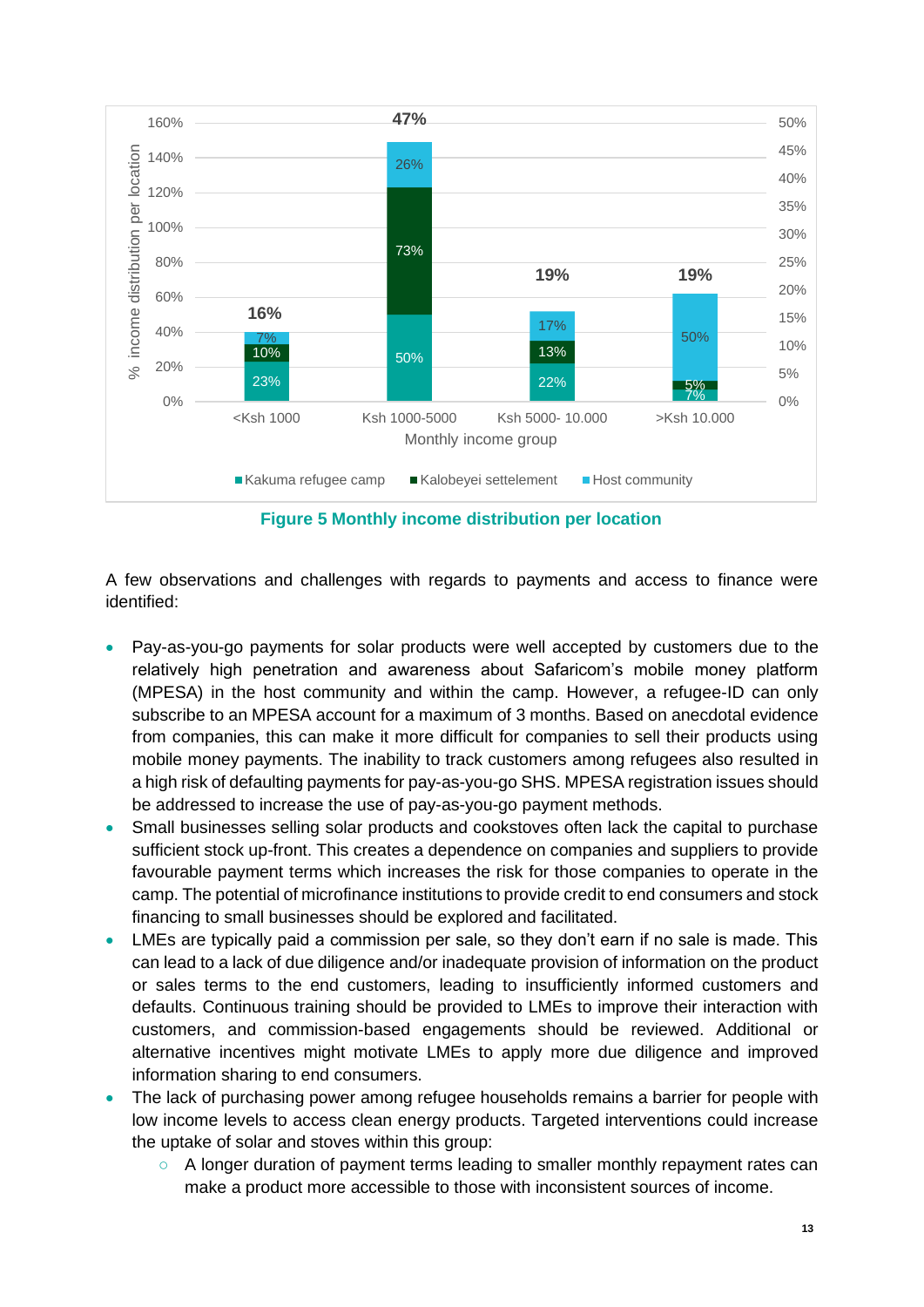- Community self-help groups can enable members to support each other and act as guarantors for the purchase of solar products.
- A cash-based initiative for energy that targets diversification of fuel supply (away from free firewood allocations) can potentially unlock access to cleaner cooking solutions for refugee households with low purchasing power.

### **Decentralised operations**

Decentralisation of supply and maintenance operations leads to improved customer service and should be expanded further to drive market sustainability:

- Ready availability of products in the camp has at times been an issue. Logistics and delivery costs for companies can be reduced by setting up a local logistics system, e.g. through a shared storage space.
- Spare parts needed to repair malfunctioning solar products are often not available in the camp, leading to long repair times. This discouraged people from purchasing products. Solar companies can make spare parts available locally and set up repair centres to speed up repair processes.
- The area lacks a framework for the safe disposal of products that reach their end of life. A policy and/or requirement for private sector project partners with regards to e-waste should be explored (within the wider context of e-waste management).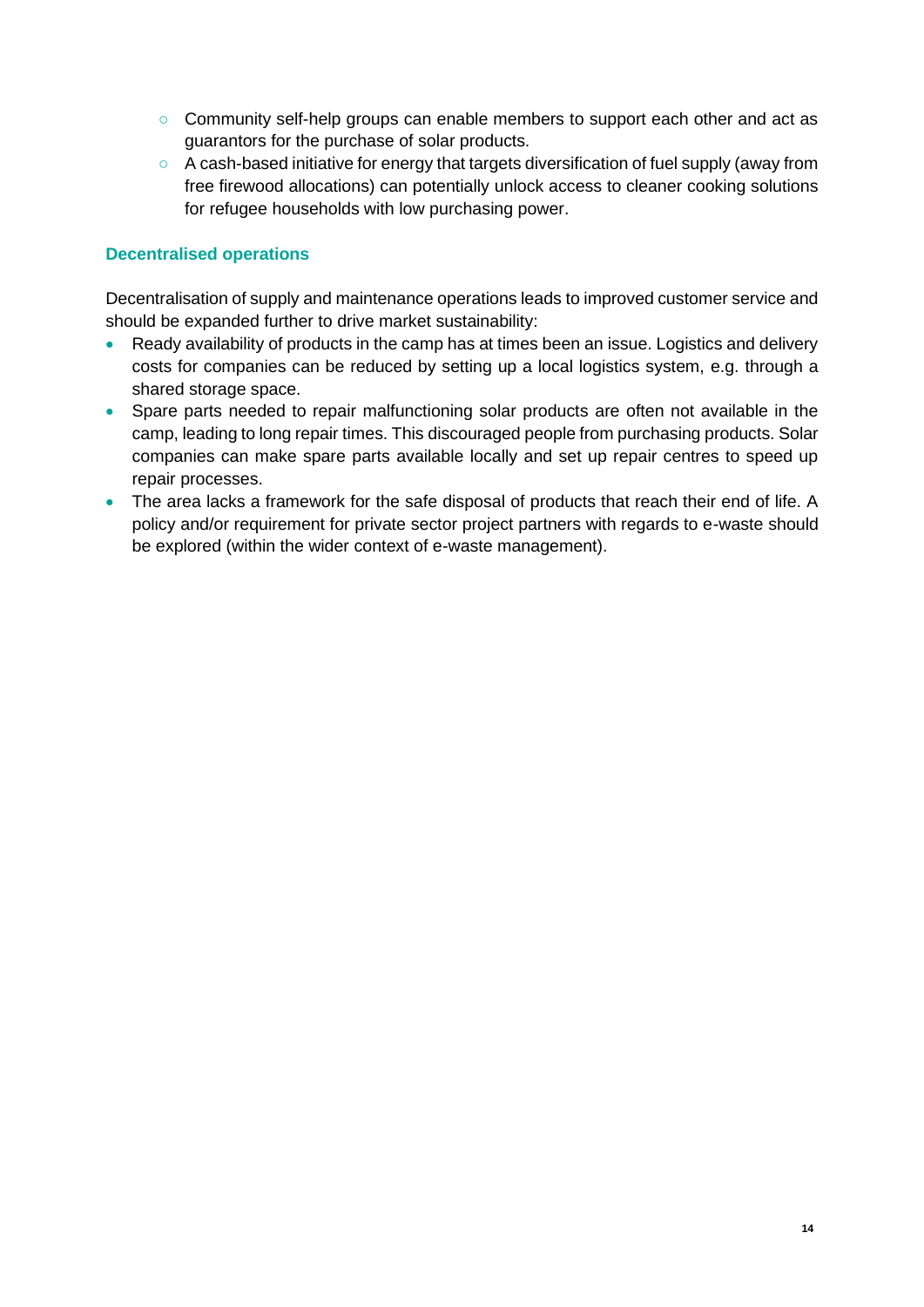## **Recommendations in short**

- **1. All stakeholders must be included and willing to commit to achieving the transition to a market-based model for energy access.**
	- Stimulate continued **private sector engagement** to ensure long-term commitment and expansion.
	- Coordinate closely with **local government and stakeholders** to drive acceptance and uptake of products, including community leaders.
- **2. Coordinate closely with partner organisations to maximise synergies and complementarity of interventions.**
- **3. Complement marketing efforts with awareness raising and sensitisation to increase acceptance and adoption of clean energy products.**
- 4. **Focus on attracting industrially-manufactured, high quality cookstove suppliers while ensuring sustainable supply of alternative fuels**.
- **5. Address access to finance barriers and payment challenges:**
	- Address **Mpesa registration issues** to increase use of pay-as-you-go payment methods.
	- Explore **micro-finance solutions** for end consumer credit and stock financing to small businesses.
	- Provide **continuous training to LMEs** to improve their interaction with customers, review commission-based engagement and explore alternative incentive approaches.
	- Explore **targeted interventions to promote uptake among low income households** such as longer repayment periods, use of self-help groups and cashbased initiatives.
- **6. Decentralise maintenance operations to local level for improved customer service.** 
	- Set up **joint storage spaces** to reduce logistics and delivery costs.
	- Invest in **local maintenance** services to speed up repair time.
	- Investigate need **for e-waste** management framework for private sector project partners.

### **MBEA II project**

The [MBEA II project](https://snv.org/project/market-based-energy-access-mbea-ii) was designed based on the learnings from MBEA I and started in September 2019 with an envisaged end date of March 2023. The project continues to support solar and clean cooking companies in promoting stoves and solar for **households**. The project scope was further expanded to solar-powered **productive use technologies for businesses** in the camp. In addition, the new phase also explicitly focuses on the promotion of stoves and small-scale solar solutions for **social institutions** in the camp. Specific attention is given to promoting **innovative and sustainable financing mechanisms** through stimulating access to finance for stoves and solar products through supporting existing financial intermediaries. Within these project components, special attention is also given to **behavioural change** and awareness raising to further stimulate the adoption of clean energy products, especially for clean cooking.